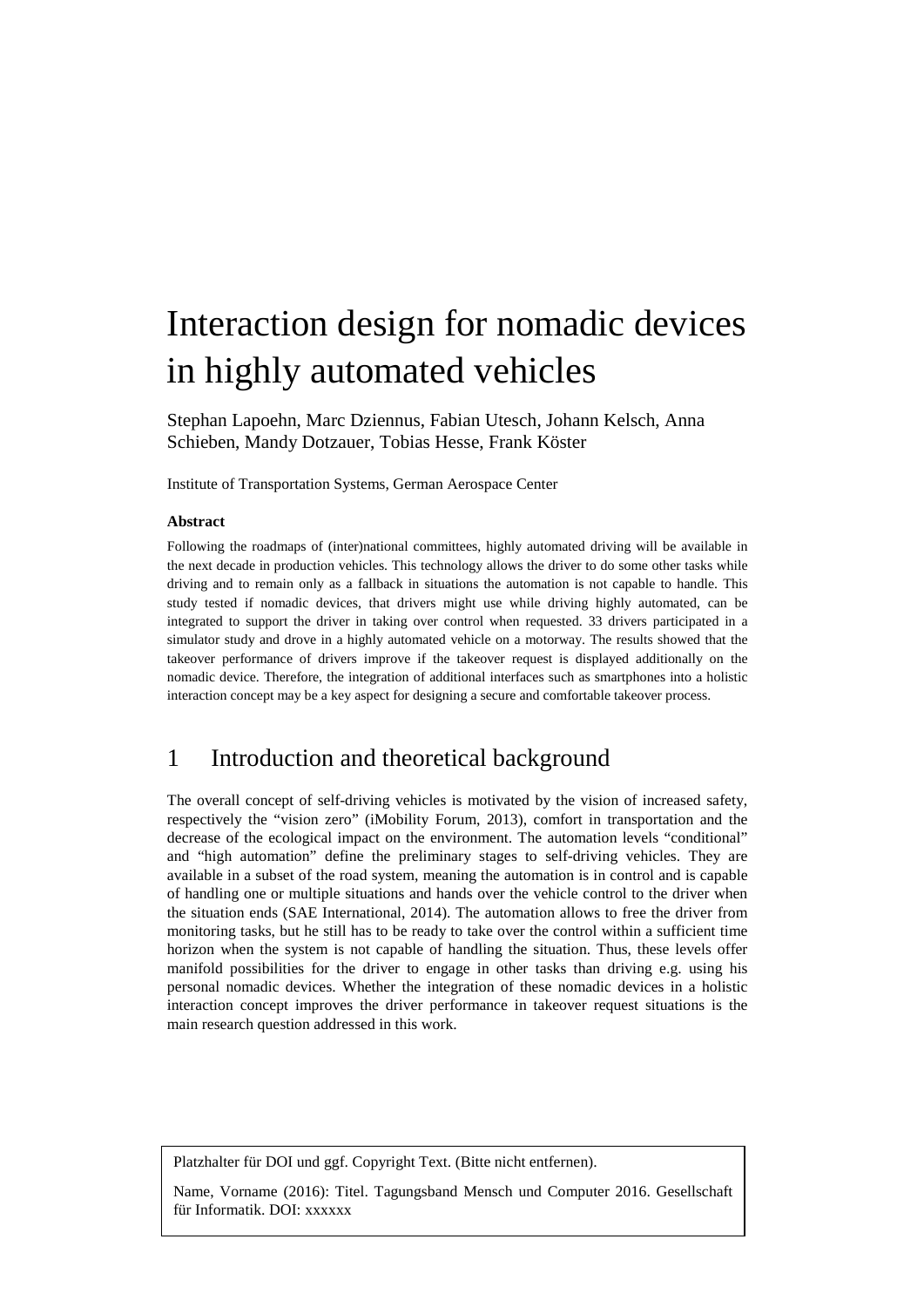A vehicle which offers one or more automated driving functions but is not fully automated, in a sense that it is driving driverless, transitions of control will occur. Transitions describe dynamic mode changes (i.e. switching between different automation levels). A transition is a very sensitive point in the interaction of human driver and automation as the vehicle control is shifted between the vehicle automation and the driver. Cases of a "control vacuum" can occur meaning neither the driver nor the vehicle automation controls the vehicle (Flemisch, et al., 2012). To avoid such dangerous situations the careful interaction design of transitions is essential.

Non-related driving tasks (tertiary tasks compared to primary and secondary driving task; Wolf et al. 2006) may be allowed during periods of SAE level 3 or 4 driving and become the primary task for drivers who do not need to control the vehicle or monitor the automation anymore. An already quite popular, although currently not allowed tertiary task in most countries, is the usage of nomadic devices such as smartphones behind the steering wheel. In 2011, the NHTSA recorded 385 fatal crashes and 21.000 crashes with injured traffic participants due to nomadic devices usage while driving (National Highway Traffic Safety Administration, 2011). In Germany, 450.000 violations against the legal prohibition of phone usage while driving were recorded during the same period of time (Kraftfahrt-Bundesamt, 2011). That in mind, it is not surprising that the operation of nomadic devices is mentioned as one of the most desirable activities while driving automated in the future (Carnegie Mellon University, 2015). However, also in SAE level 4 drivers have to react quickly and appropriately to transition requests of the vehicle even when they are distracted by tertiary tasks. Utilizing displays of devices that are used in future automated vehicles, such as tablets, smartphones, notebooks, infotainment systems or even augmented reality glasses to indicate that a takeover is pending seems to be a promising solution. Thus, an interaction design needs to be implemented to inform, warn and reactivate drivers for taking over vehicle control while being distracted by tertiary tasks.

## 2 Research questions and hypotheses

Three different interaction designs were used to communicate information on the traditional instrument cluster/ head-down display (HDD) and on a nomadic device about a situation where a control transition is necessary. Technically, the nomadic device of the driver was coupled with the automation of the vehicle. This coupling allows displaying information and takeover requests directly on the nomadic device (the location the driver most probably is looking at). The present study investigates whether the information displayed on a nomadic device increases the takeover quality in regard to conventional systems that use the HDD combined with an alert sound. The hypotheses of the study are as follows:

H1*: While driving in highly automated driving mode (SAE 4), an additional takeover request on a nomadic device will improve the takeover quality compared to a takeover request only presented on the traditional HDD.*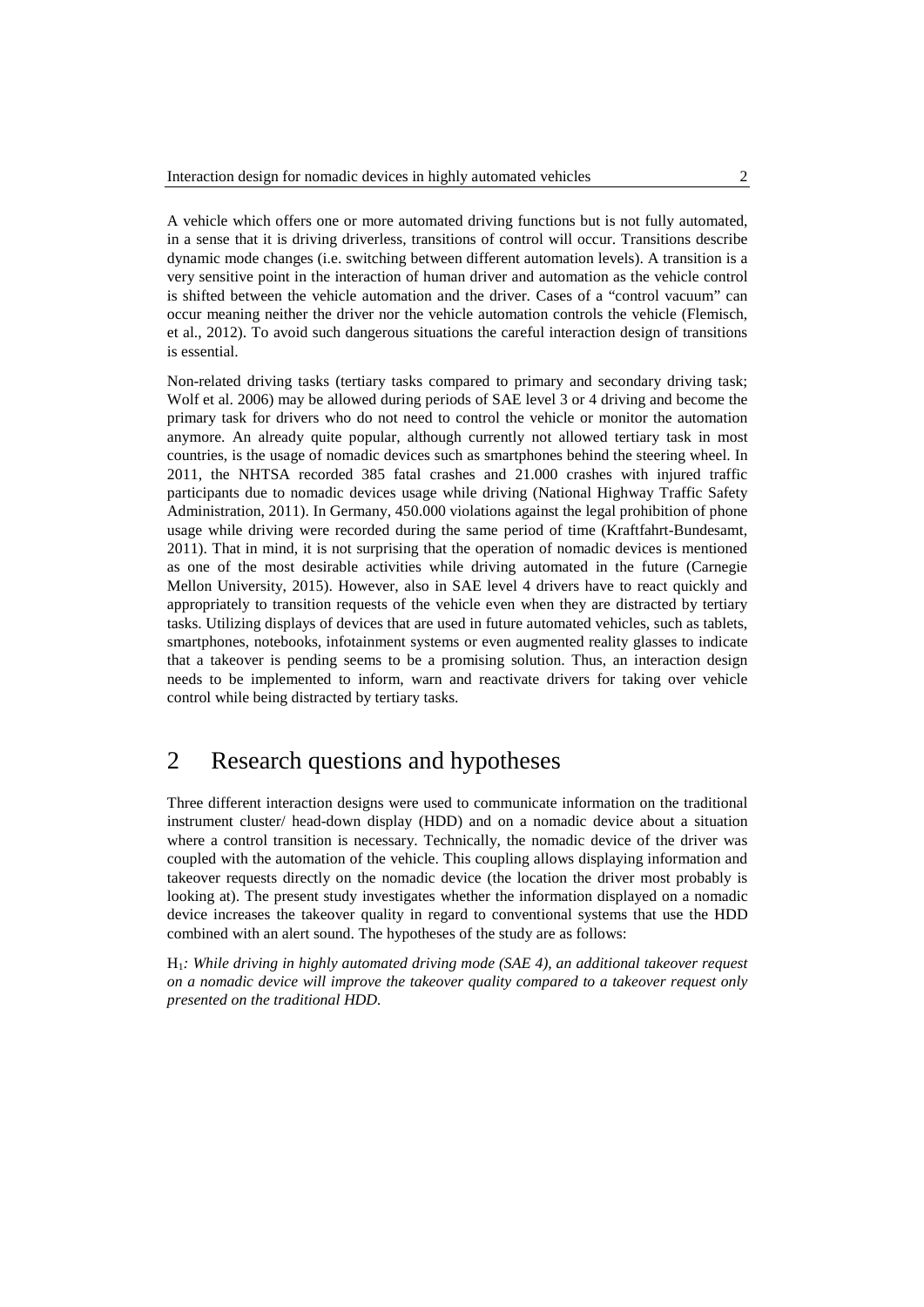Furthermore, two interaction designs were tested for the nomadic device with a) a pure takeover request and b) a takeover request enriched with preceding information of the driver about the upcoming event.

H2*: While driving in highly automated driving mode (SAE 4), preceding information about an upcoming takeover request will improve the takeover quality compared to a pure takeover request on the nomadic device.*

## 3 Method

#### 3.1 Simulation environment

Participants drove on a simulated motorway with a VW Passat that was placed in a 360° driving simulator. The control room was auditory and visually isolated from the simulator. A speaker and a microphone were placed in the car to communicate with the driver if necessary. For the purpose of this study, the steering wheel was equipped with a hands-on detection. Two buttons, with the ability to light up, were available on the steering wheel and were used to switch between the two different automation modes. In this study, only manual driving (SAE 0) and highly automated driving (SAE 4) were implemented. Participants operated a tablet-pc, connected to the processing unit of the vehicle via Bluetooth. The tablet-pc was a Google Nexus 7 (Android version 4.1, seven inches screen diagonal, resolution of 1200 x 1920 pixels and 323 ppi). The concept of linking the device to the automation is described by Lapoehn et al. (2015).

#### 3.2 Scenario design

The scenario consisted of a curved three-lane motorway with a total length of 15 km. A roadwork section was placed at the end of the track. There, the right lane was closed by a barrier. The automation was not able to manage the situation and initiated a request for the driver to take over control. After taking over control the driver had to change to the mid-lane to avoid a collision. To ensure that every participant experienced the same environmental setting during the TOR, other vehicles on the road were slowing down until the mid-lane was not occupied and no vehicle was visible in the rear view mirror right before the TOR occurred. Participants started in the manual driving mode and were instructed to switch into the highly automated driving mode as soon as possible**.** 5 km before the roadwork area began the first road signs signaled the approaching roadwork area and the automation gradually decreased the speed from 120 km/h to 80 km/h**.** The automation limit began at the position of the first barrier on the outer left lane (see [Figure 1\)](#page-3-0). The driver had to take over the vehicle control prior to the automation limit and guide the vehicle manually through the roadwork. If the driver did not take over the control the vehicle performed a minimum risk maneuver (MRM). The MRM guided the vehicle to the emergency lane, brake to zero and started flashing the hazard lights. The simulation was stopped after passing the roadwork (or after initiation of MRM).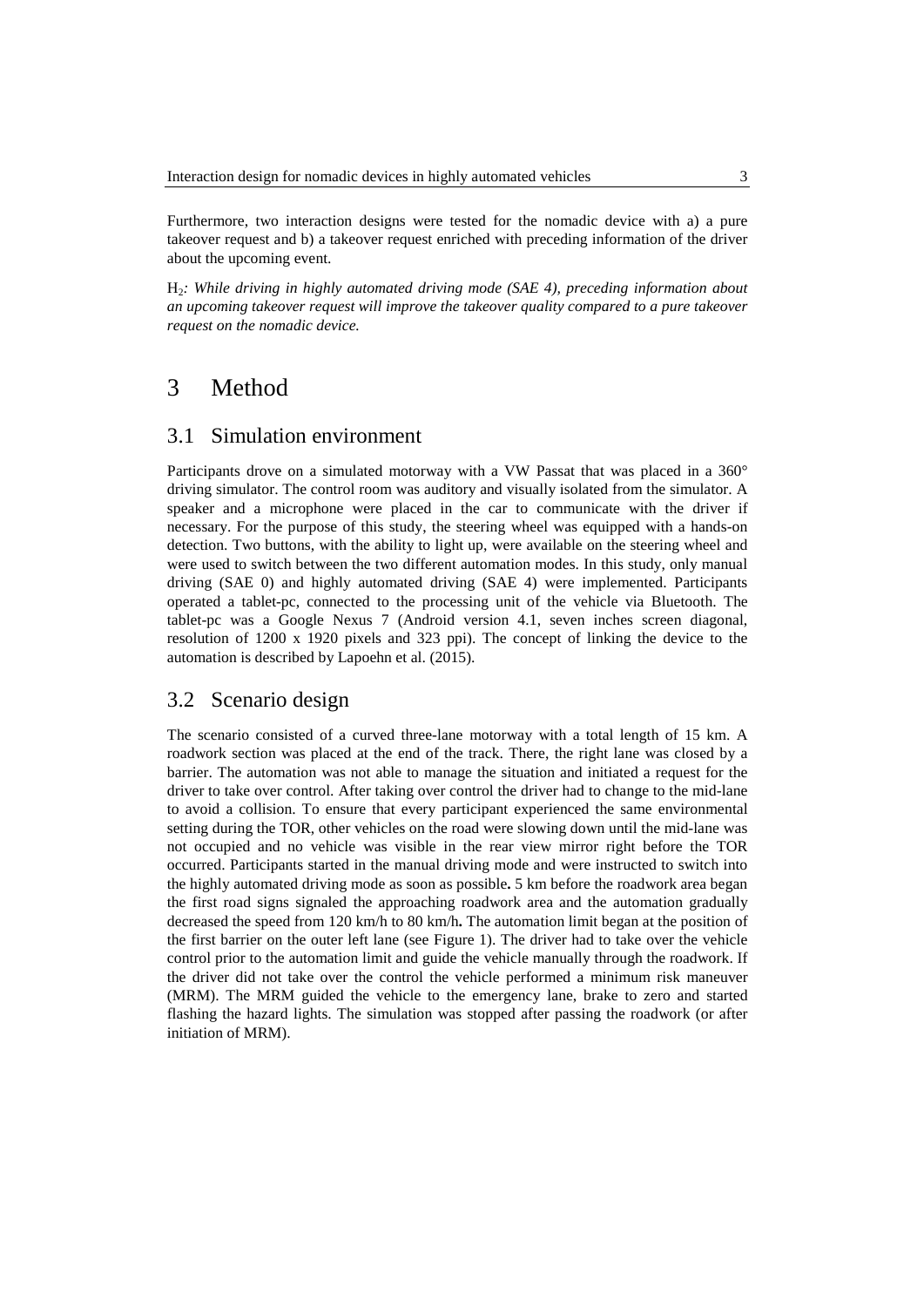

*Figure 1: Consecutive stages of the interaction design when approaching the roadwork*

### <span id="page-3-2"></span><span id="page-3-0"></span>3.3 Secondary task

To distract the driver in the described scenario, the *Surrogate Reference Task* **(**SuRT) (International Organization for Standardization, 2012) was used on the tablet-pc. The participants had to find and mark a pre-specified target within multiple similar distractors. The target in the used implementation was a circle with an increased diameter in relation to the other circles (distractors). The driver was instructed to work on the SuRT throughout the highly automated driving.

#### <span id="page-3-1"></span>3.4 Tested HMI

The study tested three different interaction designs: The interaction design "TOR on HDD" presented a takeover request 10s prior the system limit in the HDD, only accompanied by an alert sound. The interaction design "TOR on Tablet" extended the "TOR on HDD" design by showing the takeover request on the tablet-pc in addition to the display on the HDD accompanied by the same alert tone. The message presented to the driver was a takeover request 10s prior to the automation limit (see [Figure 2b](#page-4-0)). The display was locked for inputs and the media sound was muted. The same icon was shown on the HDD at the same time the alert was shown on the tablet-pc. The driver was instructed beforehand to put the tablet-pc at the co-driver's seat in case of a TOR. To acknowledge the control transition from the vehicle to the driver, the driver had to press the "manual-driving" button on the steering wheel while the hands touched the steering wheel. In the interaction design "Info & TOR on Tablet" drivers were informed about an upcoming roadwork 26s prior to the automation reached its limits (see [Figure 2a](#page-4-0)) in addition to the takeover request. This message was used to inform the driver timely about the pending takeover request and was presented on the nomadic device only. When this first message was displayed, the driver was not required to take over the vehicle control. The message in the center of the nomadic device closed after three seconds, while the upper bar remained on the screen indicating the distance to the system limit. The distance information was updated with 15 Hz. This message was followed by the takeover request described above for "TOR on tablet".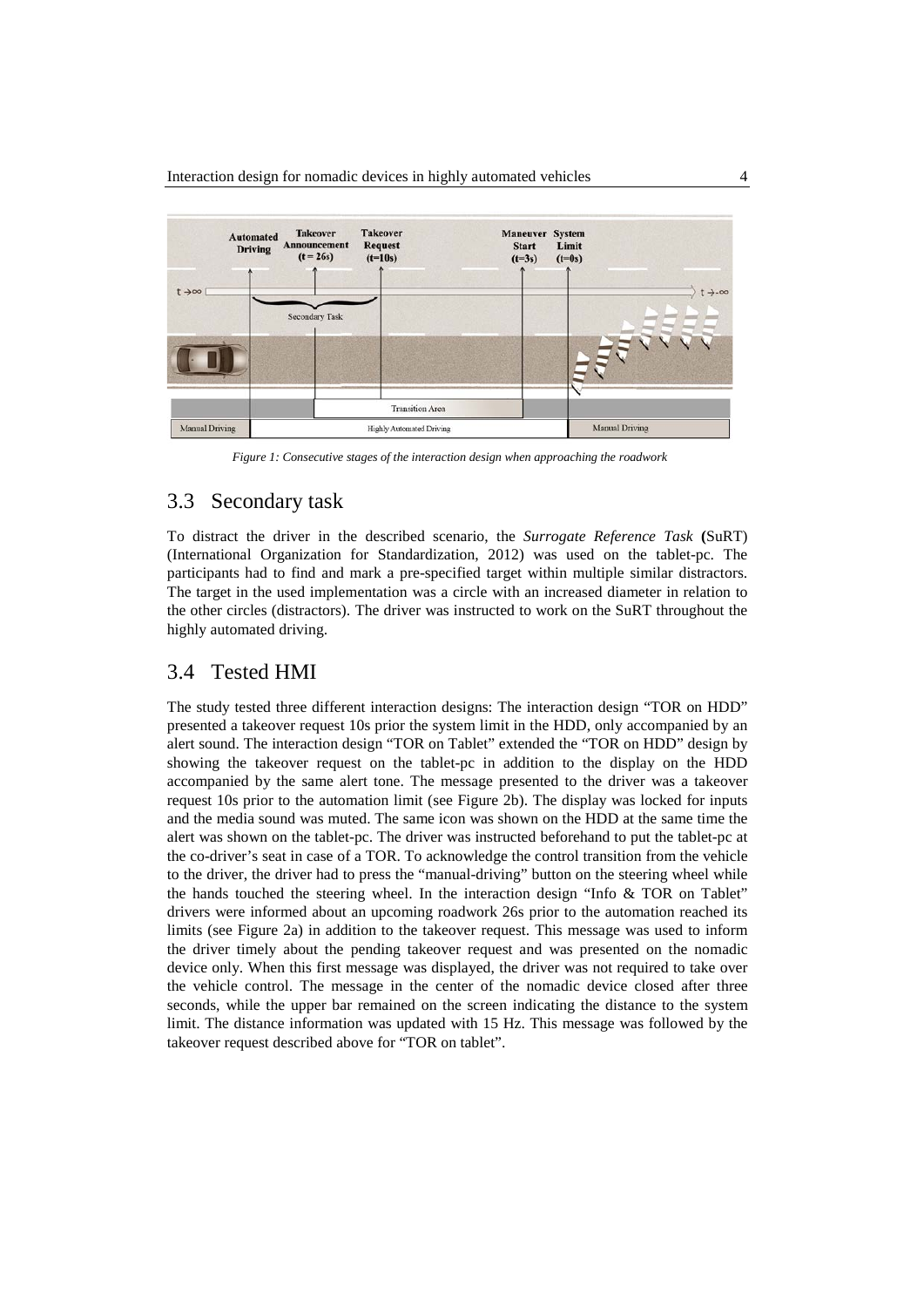

*Figure 2: Early information about a pending takeover request due to roadworks (a) and the takeover request on the tablet-pc of the driver (b).*

## <span id="page-4-0"></span>3.5 Study design

To measure differences between the three different design concepts (see section [3.4\)](#page-3-1), a within-subject design was chosen. In every condition, drivers were instructed to switch into the highly automated driving mode and to operate the *SuRT* (see section [3.3\)](#page-3-2) on a tablet-pc. In the condition "TOR on HDD" the TOR was shown 10s prior to the system limit on the HDD (see [Table 1\)](#page-4-1). Condition "TOR on Tablet" differs to "TOR on HDD" in the utilization of the tablet-pc as additional display for the TOR. In condition "Info & TOR on Tablet" additional information about the roadworks was presented 26s prior to the system limit via the tablet-pc (the timing for the additional information was based on the work of Werneke et al. 2014). The order of the conditions was permuted for each participant.

| <b>Medium:</b>       | <b>HDD</b>  | <b>Tablet</b> |           |  |
|----------------------|-------------|---------------|-----------|--|
| Msg.-Type:           | TOR $(10s)$ | TOR(10s)      | Info(26s) |  |
| TOR on HDD           |             | -             | -         |  |
| TOR on Tablet        |             |               |           |  |
| Info & TOR on Tablet |             |               |           |  |

<span id="page-4-1"></span>*Table 1: The three conditions of the study testing different interaction designs <sup>1</sup> .*

#### 3.6 Participants

A total of 33 participants participated in the simulator study. Participants were recruited from the DLR participant database. Participants' age ranged from 18 to 64 years (*M=26, SD= 10.49*). 16 female and 17 male participated in this study. 75.8% of the participants indicated driving less than 10,000 km per year, but up to 5000 km on highways. Most of the participants (93.9%) also indicated having no or little experience with driver assistance systems, such as Adaptive Cruise Control (ACC).

the condition "Info & TOR on HDD" was excluded, because the expected result is the same as in "Info & TOR on Tablet" minus the bias that is measured between the two conditions with the TOR only.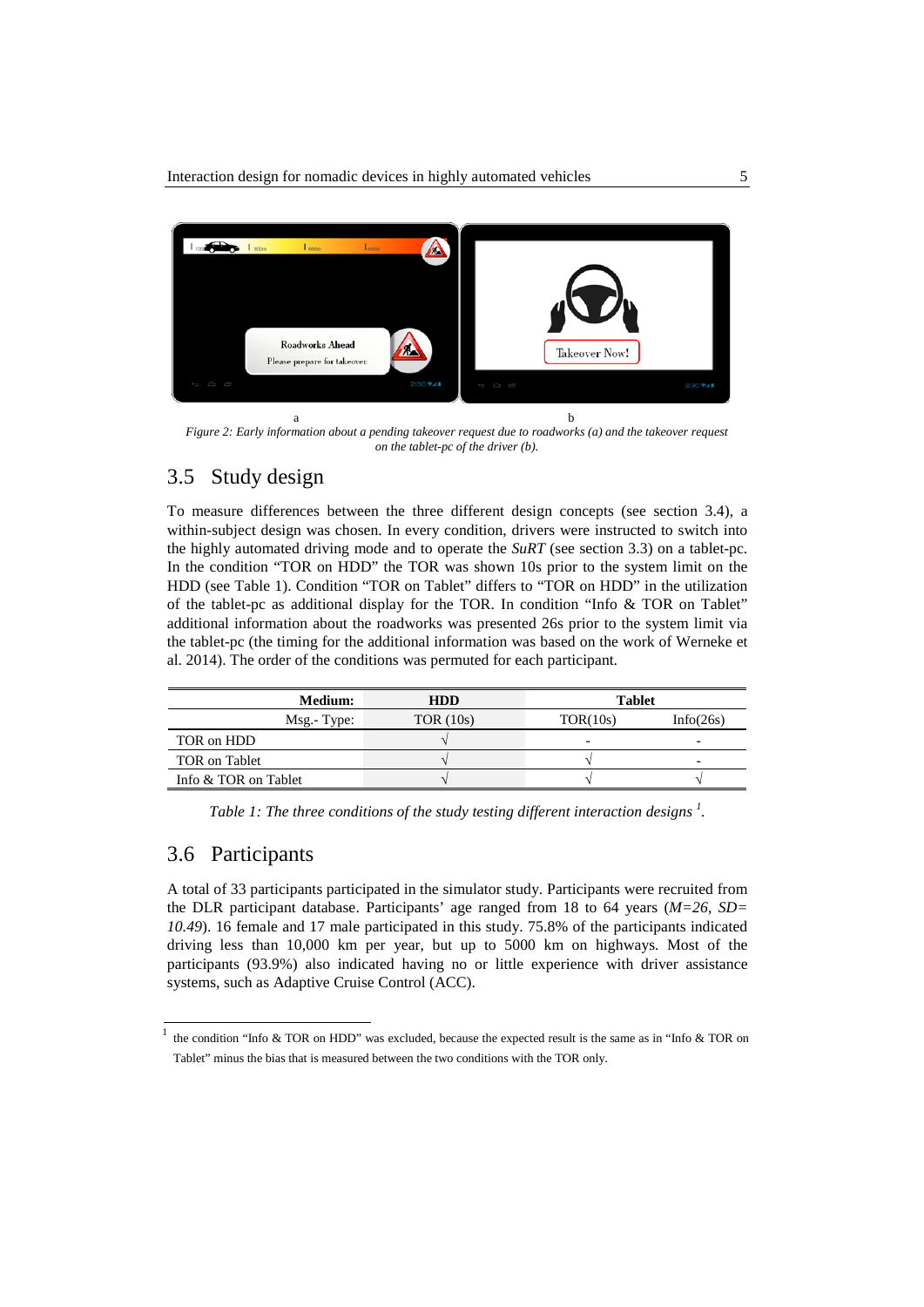### 3.7 Dependent variables

To evaluate the hypotheses, driving data of the lateral / maximum acceleration, the takeovertime and the distance to the automation limit was recorded for every participant. The takeover-time denoted the remaining time to the automation limit based on the point in time when the driver took over vehicle control. The acceleration values are a measurement for the criticality and comfort of a lane change (Gold et al. 2013). Additionally, participants completed a questionnaire on the tablet-pc which queried the acceptance of the system. Acceptance ratings were based on the acceptance scale constructed by Van der Laan et. al (1997). The scale ranged from -2 (eg. useless) to +2 (eg. usefull). The parameters assessed by driving data along with the ratings from the questionnaire describe the takeover quality in this investigation, based on preceding research in this area (Radlmayr et al. 2014, Lorenz et al. 2014, Louw et al. 2015).

## 4 Results

Trials of participants experiencing technical problems or took over control of the vehicle before the TOR was triggered, were excluded from the data analysis. In total, 13 out of 99 trials had to be excluded from data analyses. Runs with triggered MRM were only relevant for the measurement of the "number of successful transitions" and excluded from other evaluations. For the comparison of the conditions, ANOVAs and  $\chi^2$ -tests were calculated. In all cases, the preconditions of the ANOVA were not fulfilled, a Greenhouse-Geisser correction was used. A Bonferroni correction was applied for post-hoc tests. No differences for gender or sequence effects were found for any of the dependent variables.

|                      | Tor on HDD                  |             | Tor on Tablet               |             | Info & Tor on Tablet        |             |
|----------------------|-----------------------------|-------------|-----------------------------|-------------|-----------------------------|-------------|
| nr. of successful    |                             |             |                             |             |                             |             |
| transitions          | $S = 25$                    | $NS = 5$    | $S = 28$                    | $NS = 2$    | $S = 33$                    | $NS=0$      |
| hands-on time        |                             |             |                             |             |                             |             |
|                      | $M = 6.80s$                 | $SD = 1.46$ | $M = 6.92s$                 | $SD = 0.9$  | $M = 17s$                   | $SD = 5.1$  |
| takeover time        |                             |             |                             |             |                             |             |
|                      | $M = 4.49s$                 | $SD = 1.67$ | $M = 5.55s$                 | $SD = 1.01$ | $M = 10.28s$                | $SD = 4.71$ |
| lateral acceleration |                             |             |                             |             |                             |             |
|                      | $M = 1.44$ m/s <sup>2</sup> | $SD = 1.14$ | $M = 0.98$ m/s <sup>2</sup> | $SD = 0.54$ | $M = 0.95$ m/s <sup>2</sup> | $SD = 0.8$  |
| max. acceleration    |                             |             |                             |             |                             |             |
|                      | $M = 2.27$ m/s <sup>2</sup> | $SD = 1.87$ | $M=1.53$ m/s <sup>2</sup>   | $SD = 0.91$ | $M = 1.23$ m/s <sup>2</sup> | $SD = 0.83$ |
| usefulness           |                             |             |                             |             |                             |             |
|                      | $M = 0.80$                  | $SD = 0.65$ | $M = 0.93$                  | $SD = 0.61$ | $M = 1.18$                  | $SD = 0.39$ |
| satisfaction         |                             |             |                             |             |                             |             |
|                      | $M = 1.07$                  | $SD = 0.77$ | $M = 1.17$                  | $SD = 0.67$ | $M = 1.33$                  | $SD = 0.51$ |

*Table: results of the driving-data and acceptance-rate analysis. Bold marked + represent significant differences regarding other conditions as described below. S: successful, NS: not successful, M: mean, SD: standard deviation*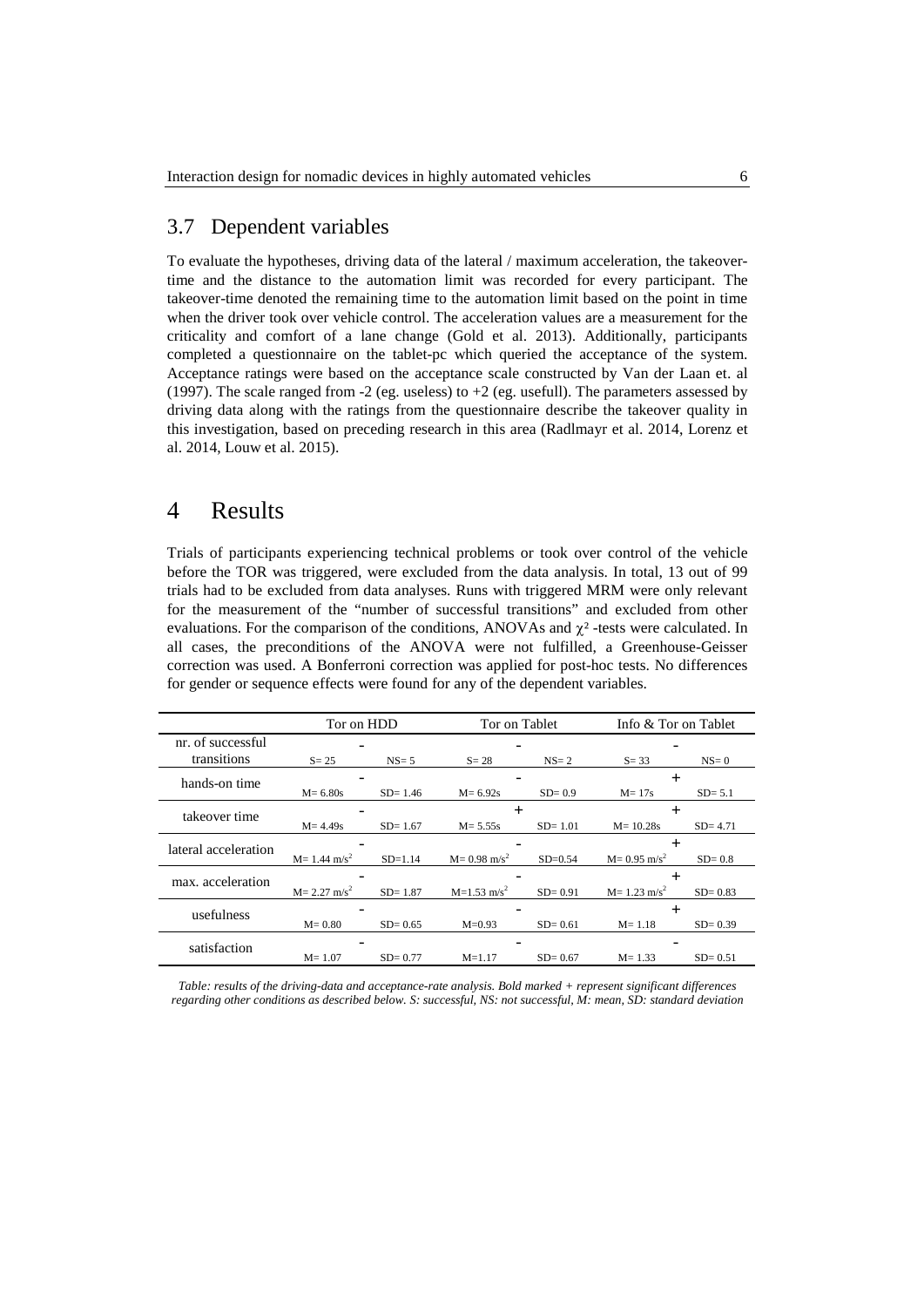A χ 2 - test revealed no significant differences for *number of successful transitions* between the conditions. The drivers put their *hands on* the steering wheel significantly earlier in condition "Info & TOR on Tablet" than in the other two conditions ( $p < .001$  each). For the *takeover time* a post-hoc comparison showed that participants had more time left before reaching the automation limit when driving in condition "Info & TOR on Tablet" than in condition "TOR on Tablet" ( $p = .001$ ) and "TOR on HDD"( $p < .001$ ). But also the differences between "TOR on Tablet" and "TOR on HDD" reached significance (*p* = .022). For the *mean lateral acceleration* a significant difference between condition "TOR on HDD" and "Info & TOR on Tablet" (*p* = .018) was found. For the *mean maximum acceleration*, a post-hoc test showed that "TOR on HDD" and "TOR on Tablet" did not differ significantly, but both differ significantly from condition "Info & TOR on Tablet" ( $p = .002$  &  $p = .045$ ). Regarding the acceptance, the system "Info & TOR on Tablet" was rated as significantly more useful than "TOR on HDD"  $F(1,29) = 12.53$ ,  $p < .05$ ,  $r = .55$  and "TOR on Tablet"  $F(1,29) = 10.56$ , *p* < .05, *r* = .51. For the *satisfaction* scale no significant differences were found between the three systems  $F(1.44, 41.38) = 2.97, p = .08$ .

## 5 Discussion and Conclusion

In the near future, the role and tasks of the driver will change due to the availability of automated vehicles. However, the driver will still be the fall-back in specific situations. The proposed concept showed how personal nomadic devices can be integrated as additional interface to support the driver in taking over control in these situations. The first hypothesis of this work was that presenting the takeover request on a nomadic device increases the takeover quality, compared to showing it in the head-down display only. The hypothesis was confirmed by significantly higher takeover-times (see comparison "TOR on HDD" vs "TOR on Tablet"). For the second hypothesis, the condition with additional early information on the tablet with the condition, where the device was used for the takeover request only ("Info & TOR on Tablet" vs. "TOR on Tablet") was compared. When drivers received information about an upcoming transition on the tablet, they started timely to prepare for the takeover. Consequentially, they rated the condition with the early information as most useful. This indicates that the tablet was indeed adapted and utilized as informational display for the vehicle activity. It appears that drivers understood the importance of monitoring the autonomous vehicle's activity and wanted to stay in the loop when the opportunity was offered. Further investigations regarding familiarization effects, other takeover situations and different time periods of highly automated driving have to be considered before the formulation of a recommendation for future systems are possible. However, the usage of the nomadic devices as additional interface to the automated vehicle improved the takeover behavior of the drivers. In future conditionally or highly automated vehicles, it has to be ensured that every driver is able to comprehend the takeover request and react appropriately to avoid that MRM are commonly triggered. Therefore, the modification of the HMI design has not come to an end yet. Some aspects showed to be not intuitive ascertainable for some participants which resulted in unsuccessful or delayed transitions. To further improve the system and choose between human-machine interaction concepts based on the behavior of the driver in the vehicle, the integration of driver state assessment will be necessary.